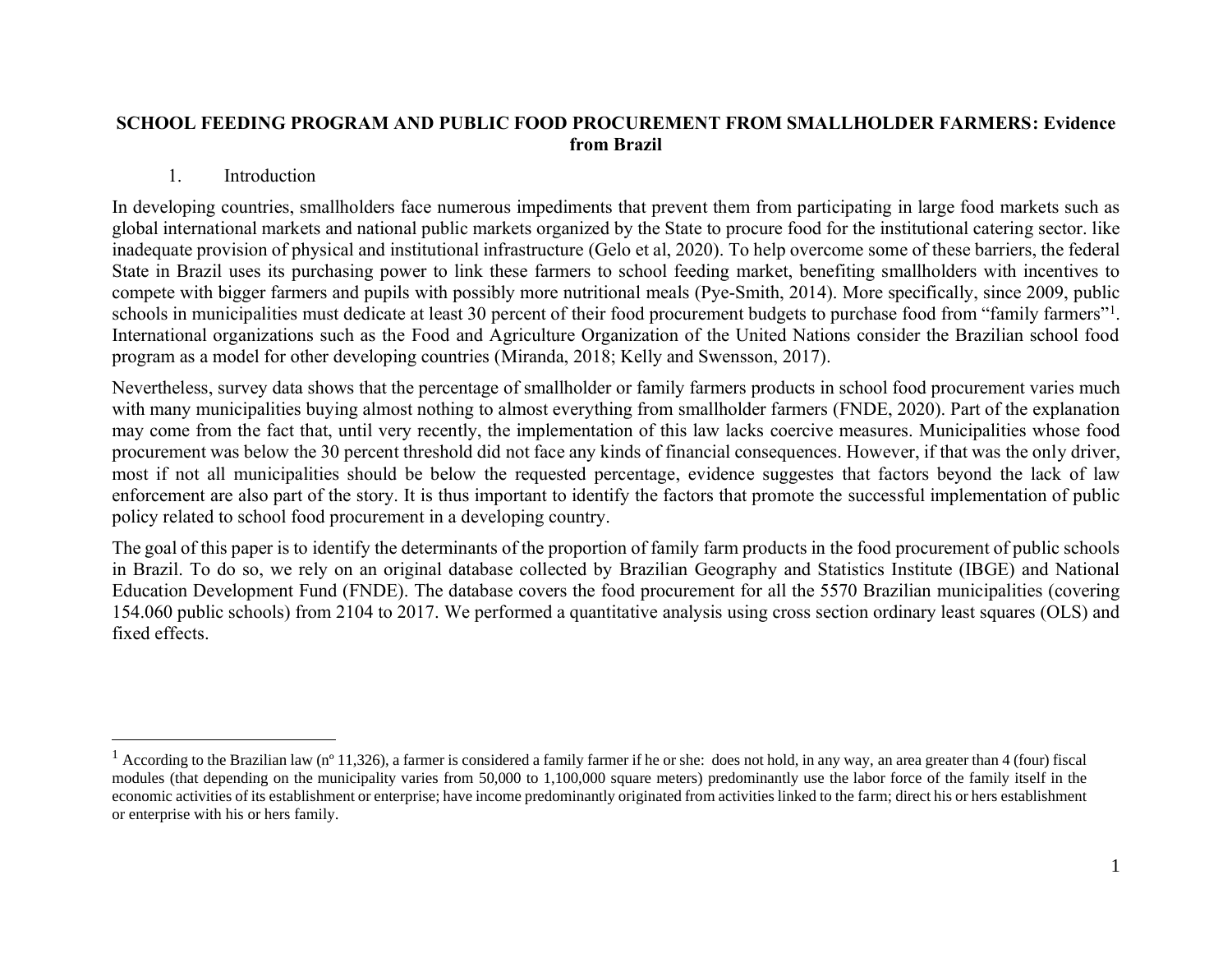# 2. Institutional setting

According to the Brazilian Constitution, each level of government levels is responsible for certain public educational provision. The Federal level is responsible for higher education like universities, states are responsible for high school and secondary education and municipalities are responsible for secondary education, elementary school, and pre-kindergarten. Both States and municipalities can be responsible for secondary education (Brazil, 1988). In the rest of the paper, the focus of our analysis will be on elementary school at the municipal level.

#### a. The Brazilian school food program

One of the policies dedicated to the public educational sector is known as the school feeding program (PNAE in Portuguese). Since 2009, this program requires that, at least 30% of the resources passed on by the federal government for school feeding to the municipalities and states and federal schools should be used to procure foodstuffs from family agriculture (federal law number nº 11,947). This law apply to public school only as private schools do not receive public money for school feeding.

The federal entity who manages PNAE and transfers money to lower administrative levels is the National Education Development Fund (FNDE in Portuguese) a structure part of the Ministry of Education. The amount of money transferred from FNDE is based on the number of students enrolled in the previous year. It is a fixed amount per student in the whole country<sup>2</sup>. Another fundamental actor for PNAE is called "executing entity". It is responsible for the overall operation of the program at the local level, and this includes receiving the funds, creating the menu, publishing procurement calls, signing contracts, delivering daily meals and nutritional education. States, municipalities and even individual primary schools can play the role of executing entity. Municipalities are traditionally the executing entity for secondary and elementary schools and pre-kindergarten. States are traditionally the executing entity for secondary and high schools. Federal schools are the executing entity for themselves. However, if a municipality and the State agree, municipality can become responsible for school feeding management of State schools (usually high schools) that are located in its municipal area, receiving a specific amount of money for it.

The last fundamental actor for PNAE is known as School Feeding Councils (CAE in Portuguese). These councils are responsible for monitoring school feeding programs at the state and municipal levels. Besides ensuring wise use of financial resources, CAEs encourage the efficient delivery of the program (Kelly and Swensson, 2017). The School Feeding Council (SFC) is a collegial body serving as a forum for decision making and advisory nature, it makes recommendations for the actors who is implementing the program. It is made of at least 7 full members: one political representative (the mayor or its secretaries in municipal), two members representing education workers and students, two members representing civil society representatives and two members representing parents. SFCs have the main function of ensuring the achievement of quality school meals, through the inspection of public resources transferred by the National Education Development Fund (FNDE), which complements the resources of the States, Federal District and Municipalities, for the

<sup>&</sup>lt;sup>2</sup> With exceptions to minorities who are 'quilombolas', those of African descent, and indigenous communities. These minorities receive more money than traditional students.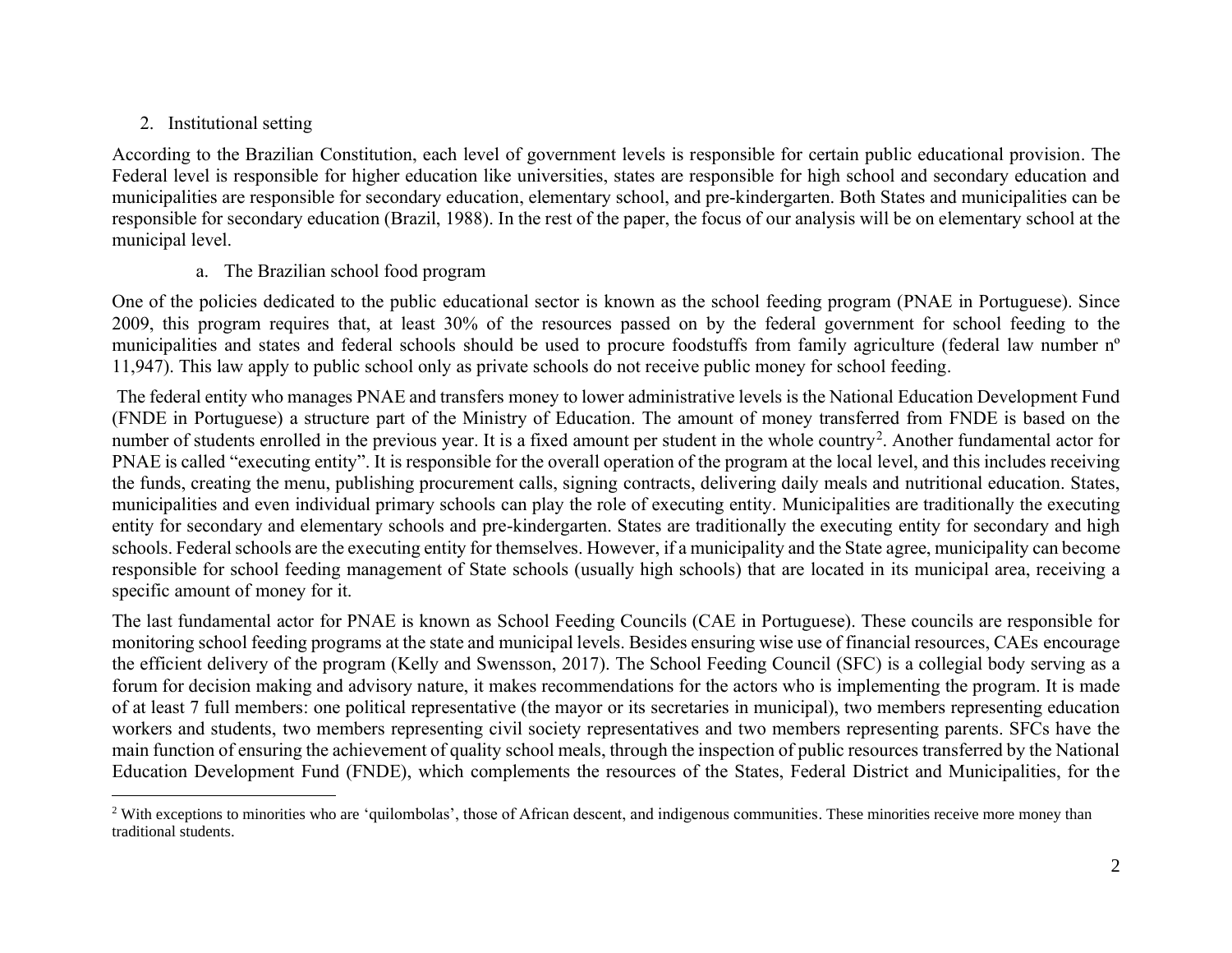execution of the PNAE program. Therefore for some municipalities, the amount available is higher than the amount transferred through the program (FNDE, 2020)

Every year, all municipalities submit their food procurement invoices to be approved by SFC, thus allowing the federal government to make accounts. SFC has the power to disapprove the accounts the municipality provide, thus making them redo it before sending to FNDE or even hindering this process which can lead to the municipality not receiving the funds on the next year. FNDE is authorized to suspend transfers of PNAE to executing units if they fail to constitute the respective SFC, fail to present the book accounts of the resources previously received for the execution of the PNAE or to commit irregularities in the execution of the PNAE. Note however that the failure to reach the 30% target goal is not a requirement for the executing entities to keep receiving money from the federal government<sup>3</sup>. The municipality that does not accomplish applies the law risks being penalized<sup>4</sup>. There are some justifications that municipalities may claim for non-compliance with the law, they are especially related to the low or uncertain supply of the family farmer's products.

#### b. The organization of public tendering food markets

Public procurement in Brazil is regulated by the federal law nº 8,666/93. The Public Procurement Law regulates public procurement procedures and contracts entered by the government (administrative contracts) in the scope of the Federal, State and Municipal administrations. Competitive bidding for public procurement is the main procurement rule. The winner of the tendering is the cheapest supplier. This procurement system can be an obstacle for smallholders as their products are usually not the cheapest ones because they are unable to benefit from economies of scale.

To enhance family farms participation in the public food procurement process, municipalities are allowed to use what is called the "Public Call mechanism" (Miranda, 2018). Through this mechanism, eligible suppliers are not required to submit a bid or compete based on lowest price. Instead, procuring entities issue a public call for food procurement which defines the commodities, quantities, quality requirements, price, and delivery terms. Interested suppliers that meet the family farmers criteria submit a proposal stating the products and quantities they wish to sell to the program<sup>5</sup>. PNAE adopts the region mean price for a given product as reference prices, which aim to reflect local market prices. They must also consider transportation, processing, and tax costs. Prices are publicized in the public call

 $3$  In May 2020, FNDE released the normative number 6 that says "The percentage not executed in accordance with the provision in the caput will be assessed when rendering accounts and the corresponding amount must be returned." This may be a fundamental difference on enforcement, as until now returning money to FNDE was not foreseen by law. FNDE is already giving support to the executing units on how this will be implemented. Our data however cover a period below this change in the enforcement of the school program.

<sup>4</sup> The penalizations alternate between not receiving money on the following period and being obliged to return the money to the federal government.

<sup>5</sup> To participate in the program, smallholders and farmer organizations must obtain an eligibility declaration (Declaração de Aptidão ao PRONAF—DAP) which certifies their family farmer status.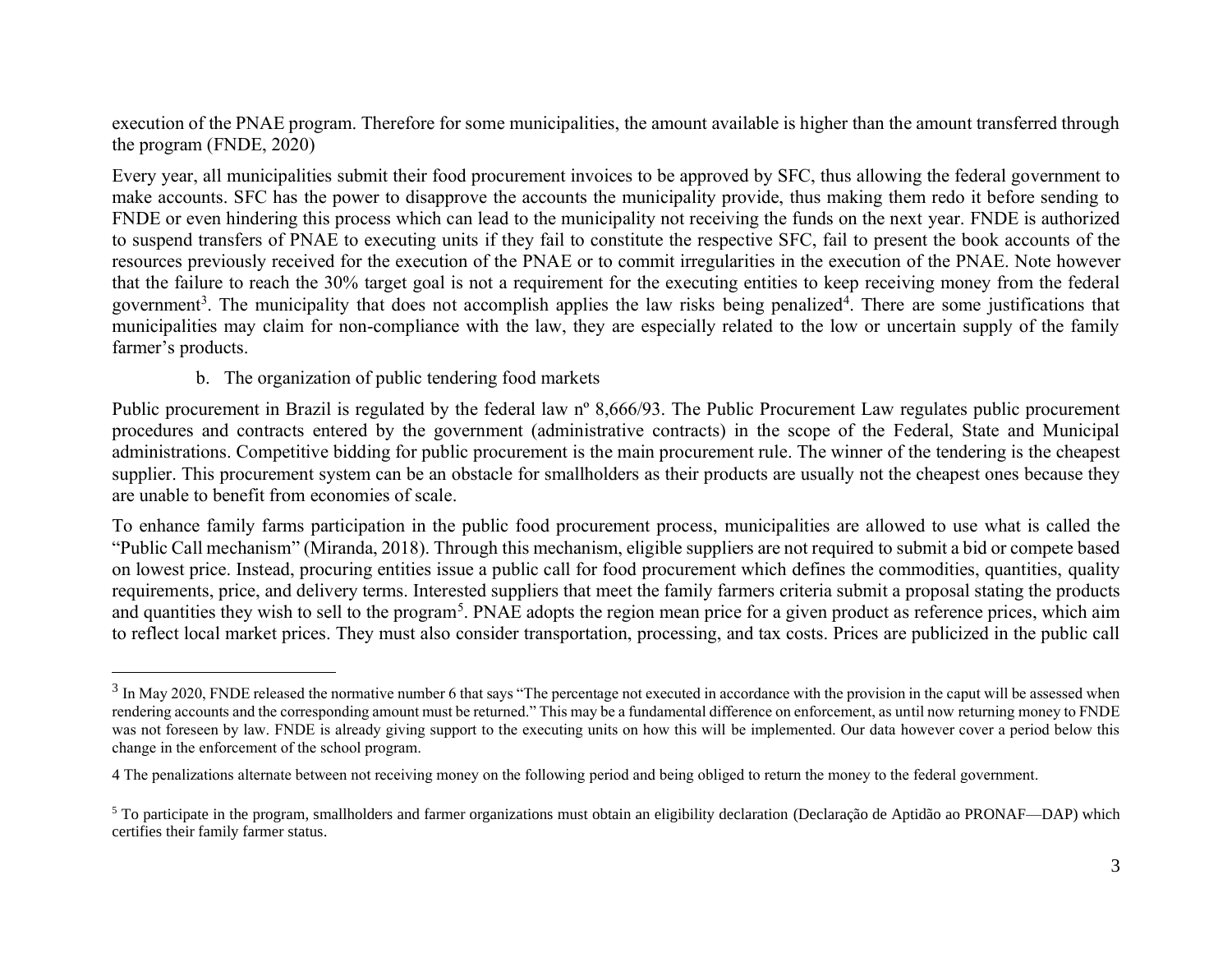for food procurement, so that farmers can decide if they want to sell their products for this price. If more than one supplier wants to sell, the municipalities prioritize local producers, and social minorities. There should be a wide call disclosure and the municipalities must make apparent the time and place of delivery, the quantity, and quality standard information so that family farmers can access public procurement opportunities (Schwartzman et al, 2017). Previous research shows a reluctance of local civil servants to use this mechanism. Some professionals either are unaware about it, do not know how to use it or fear of being accused of favoritism (Elias et al, 2019; Mossmann et al, 2017). Less than 10% of all bidding procedures carried out by the executing entities and registered in FNDE's official system between 2011 and 2018 were public calls (Conselho de Monitoramento e Avaliação de Políticas Públicas, 2020).

# 3. Related literature

In this section, we review the existing literature on food public procurement. This survey mostly relies both on academic literature and on literature coming from international organizations.

# a. The factors affecting the amount of family farms in school food procurement in Brazil

In the Brazilian academic literature, the research about school feeding come from different academic fields, like health, education and social sciences. This literature helped us to survey the factors promoting or hindering food procurement with smallholder's products. Many of the factors identified in this literature are however very subjective and hard to quantify such as actors' partnership and intersectoral coordination (Schwartzman, 2017; Corrêa et al, 2017; Pedraza et al, 2018; Lopes et al, 2019; Cunha et al, 2017; Elias et al, 2019; Mossmann et al, 2017), community participation (Melo et al, 2016) or resistance to change (Elias et al., 2019; Mossmann et al., 2017). However, other factors are more easily transformed into quantitative variables, like the ones related to supply, such as close or abundant family farm products (Elias et al, 2019).

The data we rely on comes from various sources. The independent variables regarding number of schools, students, amounts of money transferred and school food procurement are from the FNDE annual census<sup>6</sup> which collect data from their programs such as PNAE. The dependent variable is also from FNDE but from a different database. Every year all municipalities and states are required to provide information and documents to confirm on how they used the money transferred from FNDE to procure school food. If they provide incorrect or false information they can be sued for public authorities. For this reason, it is a reliable data.

The other main source of data is the Brazilian Geography and Statistics Institute (IBGE in Portuguese). Specifically, their database called Basic Municipal Information Survey Munic 2014's edition (Pesquisa de Informações Básicas Municipais) is a census run every year in all 5,570 Brazilian municipalities. The question that where relevant for this research are on governance and education management information (specifically data on the variables number of SFC meetings, SFC parity, SFC year of creation, access information law, education budget responsibility under education organ, HR/population, civil servant contract and education management centralization in state level).

<sup>6</sup> Publicly available here : https://www.fnde.gov.br/index.php/programas/pnae/pnae-consultas/pnae-dados-da-agricultura-familiar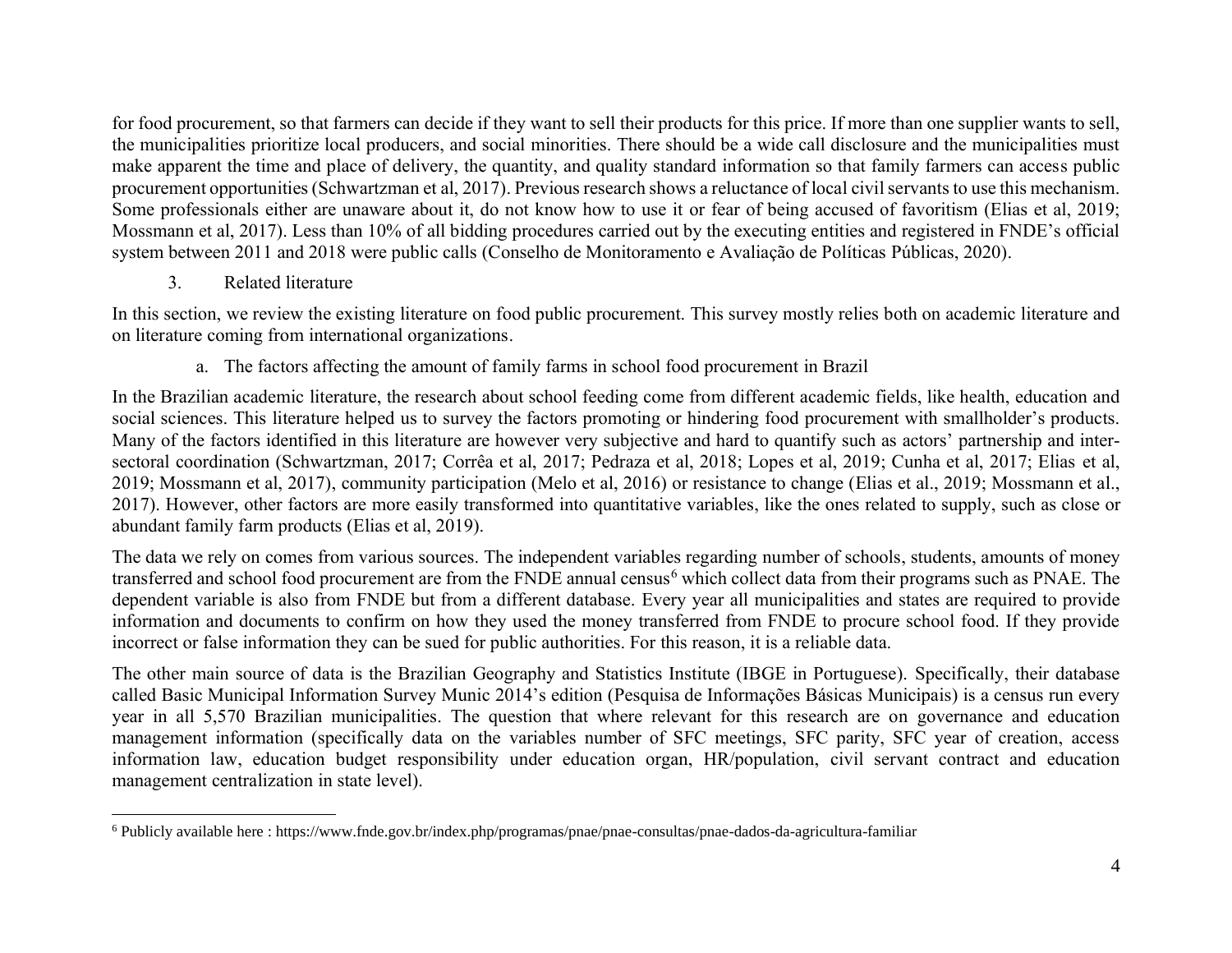The other database used from IBGE is Censo Agro 2006 edition<sup>7</sup> that is the main and most complete statistical research on agriculture structure and production in Brazil. We always used population and not sample data for all the 5,570 municipalities that was our analysis level, each observation relates to a municipality. The merging ID for the databases are the five digits code IBGE created and is adopted by many other research institutes in Brazil.

# 4. Methods

We want to investigate the determinants of the proportion of family farmers products in public school food procurement. Given the structure of our database, we use cross section ordinary least square regressions. Our main specification for the empirical model is the following:

# $y_i = \beta_0 + \beta_1$  aovernance;  $+ \beta_2$  education public management  $i + \beta_3$  smallholder's products supply;  $+ \beta_4$  control  $i + a_i + \varepsilon_i$

Where:  $y_i$  is the mean percentage of smallholder's farmers product procurement over total food product procurement for a municipality between 2015 and 2017 i, *governance*; are the variables related to governance characteristics, *education management i* are related education public management variables smallholder's products supply, are the variables related to smallholder's products supply, control *i* are control variables (GDP/capita and population density, for instance),  $a_i$  are state fixed effects and  $\varepsilon_i$  is as the error term. We describe each variable later in the article. Given heterogenous biology and social and economic context of Brazil, we expect to mitigate how it affects harvest and family farm products procurement by controlling for state and mesoregion.

Addressing concerns about endogeneity is warranted if we suspect that some explanatory variables are correlated with the error term (i.e. an omitted variable bias), like low or insufficient human resources and school infrastructure for food storage (Sodré & Salamoni, 2016). The availability of logistic infrastructure may impact food prices because if the producer has a high delivery cost, he or she will have to take it into account when reformulating final prices and this can make these products less interesting for procurement. However, since we control for state and mesoregion fixed effects, which acts as a proxy for local specificities, this source of bias is potentially mitigated. Mesoregions were created by IBGE based on social characteristics, geography, and spatial articulation.

Another source of bias could come from the presence of reverse causality. This would be the case if, for instance, smallholder's farmers start to produce more in response to school feeding demand. Such bias would overestimate the effects of supply on our dependent variable. However, we do not suspect this bias to be a major issue in our analysis because our supply variables are measured way before (10 years earlier) our measurements of food product procurement. Moreover, the law was applied from 2010 on after the measurements of supply variables used in our model, which makes our estimates out of reverse causality issues. Finally, we are not concerned by multicollinearity issues. Indeed, the independent variable are not highly correlated together.

There is now a new edition on this census for the year 2017, however we do not use it so that our regressors are observed before their outcome variable.Censo Agro 2006 is publicly available here: https://sidra.ibge.gov.br/pesquisa/censo-agropecuario/censo-agropecuario-2006/segunda-apuracao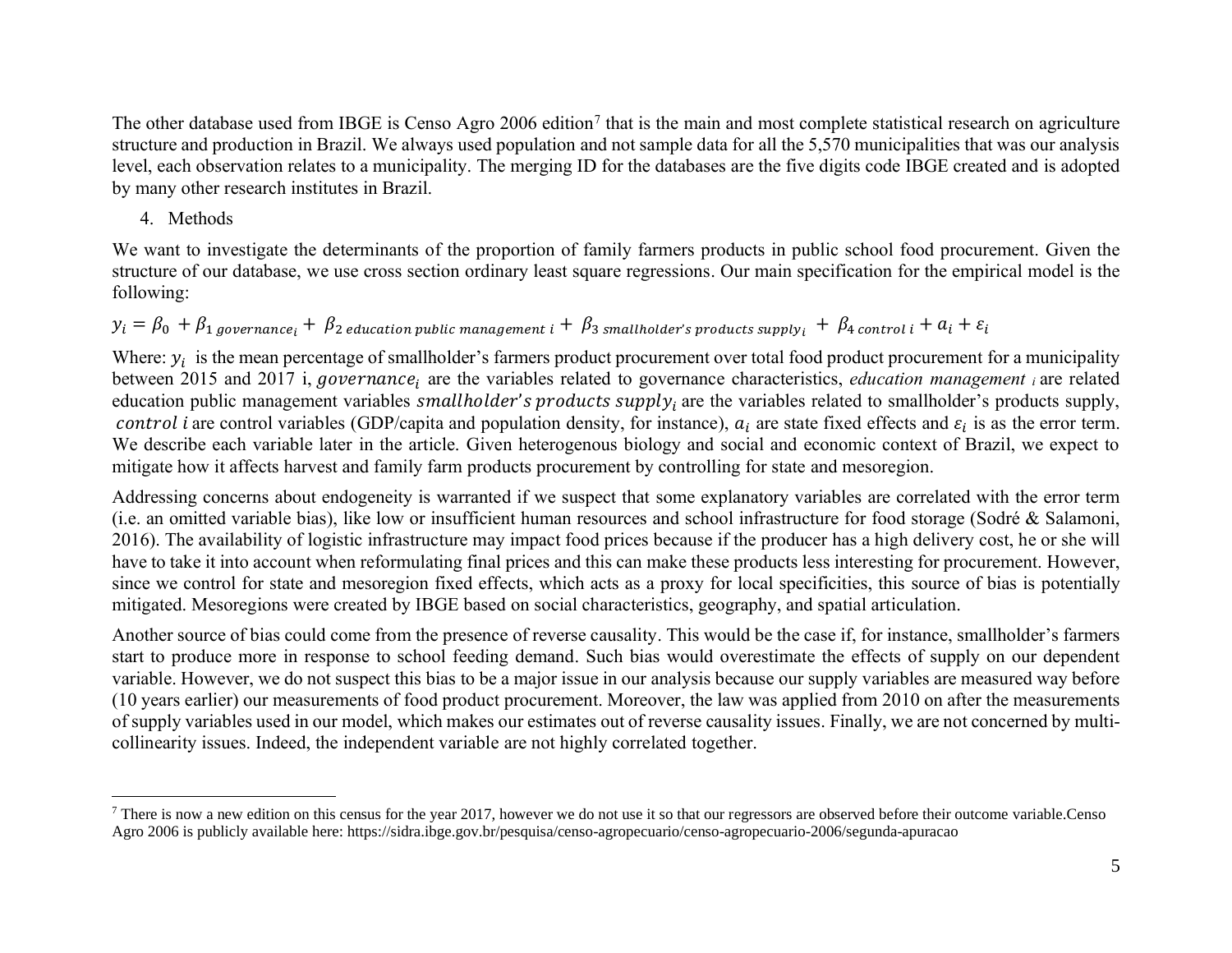# a. Dependent variable

Our dependent variable relies on the proportion of family farmer's products bought by a given municipality. This information is available annually in the FNDE database from 2015 to 2017. Specifically, we use the mean of these three available years as dependent variable in our model. We do so to control for potential harvest variations on the period as it may effect family farmers who usually do not have the technology to mitigate climate hazards. So, in a bad harvest year, there would be much less smallholder's farmers product procurement than in a good one. Moreover, controlling for fixed effects in our regressions, we potentially alleviate the effect of climate hazards affecting harvests.

# b. Independent variables

Botkins and Roe (2018) analyzed the determinants of school districts' Food To School (FTS) participation in the United States, this program promotes national or more localized agricultural systems through school food programs. In their research, they distinguish supply side factors from community characteristics and school district characteristics. Adapting their framework, we distinguish for each municipality three groups of determinants explaining family farms procurement: governance, education management and family farm supply.

## *Governance*

To address governance at the municipality level, we rely on three broad aspects established by the UN Statistical Commission in 2015 (Praia Group on Governance Statistics, 2020): non-discrimination and equality, participation, and openness. IBGE already adopted them as a guide in their studies. The proxy for participation is the number of School Feeding Council meetings in the last 12 months. The proxy for non-discrimination and equality we use from our database is SFC (school feeding council) parity. This is a dummy variable that takes the value 1 when there is at least one representative for each stakeholder recommended by a federal law in SFC and zero otherwise. The proxy for institutionalization is in which year SFC was crated, the older, the better.

For openness, the proxy we rely on is the access to information law in the municipality. In Brazil, thanks to a federal law, any citizen can ask for federal public information like budget or spending. Some municipalities also have similar laws through which citizens can access family farm procurement that year for example.

## *Education management*

Education public management considers civil servants who work on it and School Feeding Council, that help us understand how each municipality deals with school feeding. In this group of determinants, we distinguished several features suggested by previous literature and interviewed specialists. These features are: specificity, quality and outsourcing. Specificity means school feeding is managed by an education organ, like a secretary. The proxy for specificity is a dummy variable that takes the value 1 when the education budget is under education organ responsibility, 0 otherwise. It was originally a categorical variable whose possibilities were mayor, education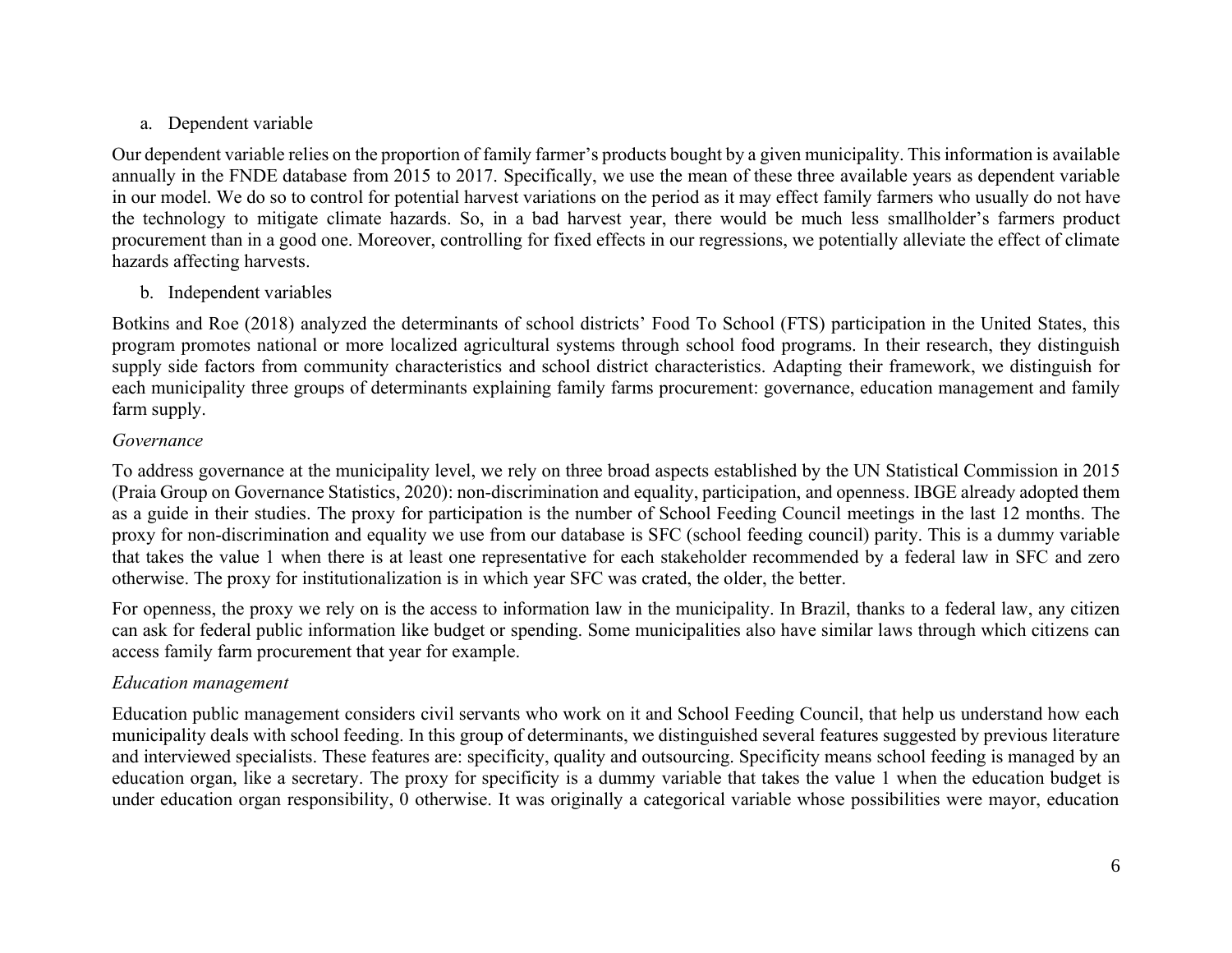organ and other. If education budget is under education organ responsibility, it probably means it is not treated in a general way as it would be if under mayor or others responsibility.

For education public management quality proxy, we use human resources in education management by population, as with more human resources, we assume that the municipality would be more able to innovate in public procurement methods like public call mechanism and buy more from family farmers. We also argue that where there are proportionally more civil servants, public policies implementation would be more effective. The second proxy for education public management quality is the type of labor contract for civil servants. We classified and ranked them in five types based on their duration and formality of their job contracts. Human resources contracted in the most formal manner is called "*estatutário"*, they were selected in a formal and impersonal process, they can be fired only for cause. The variavle The variable we created shows the proportion of estatutários over total education management related human resources.

According to Schwartzman (2017), a negative factor for more family farmers products procurement is precarious legal framework, which creates doubts and legal uncertainty for managers on public procurement subject. Depending on civil servant type of contract, they would be more or less confident on using public calls. A more tenured position may have mixed effects. On one hand, a permanent position means higher quality because it is a more complex, objective and neutral hiring process that leads to civil servants more independent from mayor's party color. On the other hand, civil servant can be more susceptible to organizational inertia. This can be a barrier for using the public call mechanism that facilitate smallholder's products purchase. For these two proxies, the variable we have access to accounts for human resources managing education in general, not specifically for school feeding program only.

The fourth variable for the education public management is outsourcing activities. Outsourcing in this case is when the municipality hires a private company to work on any part of school feeding activities, like buying food products, producing, or delivering meals. Machado et al (2018) found outsourcing to be a negative factor for more family farm procurement. According to the authors, in outsourced school feeding management, the decision-making role of food purchase is assigned to private companies, and they not necessarily prioritize procuring food from family farmers, which may indicate the need for greater control, regulation and support for such management modalities. Outsourcing is a dummy variable for the management mode of schools' canteen in a given municipality. It takes the value 1 if one of the activities related to school feeding are outsourced to a private company, 0 otherwise. Improvement of school feeding is as yes or no question posed in 2014 in Basic Municipal Information Survey-"Munic" database. It asks if there was an improvement that year. We consider it to be a proxy for political motivation towards public schools. Education budget law existence is a dummy variable taking the value of one if there is a municipal law specifying how education budget should be spent and zero otherwise. This would be positively related to more smallholder's product procurement as there would be more concern about education budget including school feeding budget.

#### *Supply characteristics*

Another relevant set of variables are related to smallholders' food supply availability, capturing how much products are available and close for the municipality to procure. The variables are the percentage of smallholder's establishments over total agricultural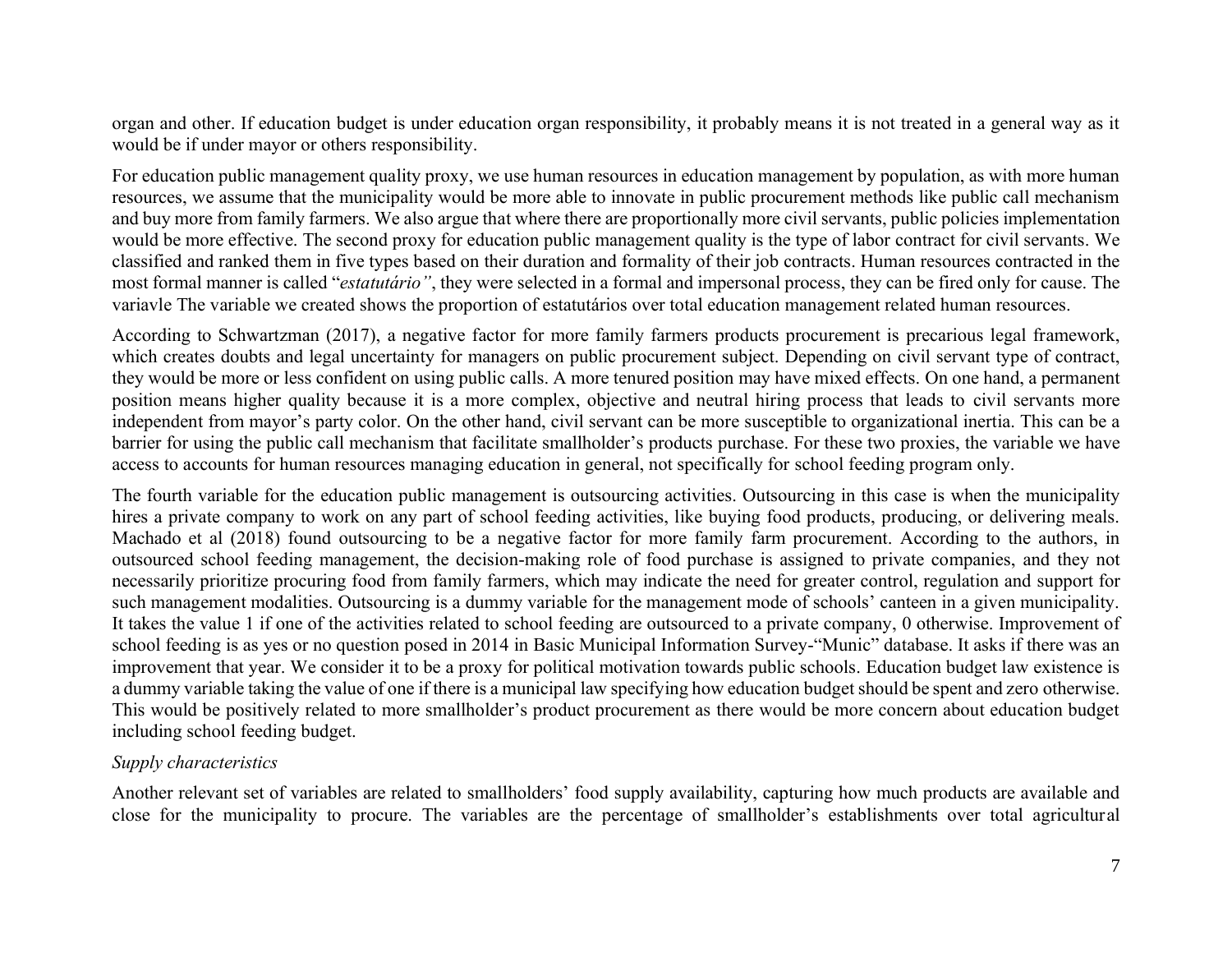establishments, the percentage of smallholder's agriculture production over total agricultural production and rural population over total population. According to Schwartzman et al (2017) more supply has a positive association with more family farm procurement.

# *Control variables*

Finally, we control for sociodemographic and economic municipality characteristics. First, GDP/capita in 2015 captures much information, like how much tax money might be available for implementing public policies, how educated is the population, how developed is the economy in that municipality. This control is particularly important because the municipalities are required to complement school feeding budget with their own financial resources. This would facilitate smallholder's products procurement as they are usually more expensive than traditional products.

Then, we control for population density, which is a proxy for school geographical dispersion. A higher density is possibly associated with less dispersion which possibly means less costly transportation for family farm products, which would make it easier to buy them. On the other hand, higher density population can be also related to a more urban municipalities, where the access to smallholders would be more difficult. The sense of association between this variable and family farm procurement is thus unclear.

Number of schools by population refers to the number of public schools in each municipality. Problems with logistic and transportation are a negative factor for more family farmers products procurement according to Vilela (2018) and Triches and al (2018). We expect this variable to be negatively related to smallholders' farmers product procurement as with more schools there would be higher transportation delivery cost. Table 1 summarizes how independent variables are related to more family farm products procurement.

| Factor                              | Variable                        | <b>Description</b>                                                                                      | <b>Expected relation with</b><br>dependent variable |  |
|-------------------------------------|---------------------------------|---------------------------------------------------------------------------------------------------------|-----------------------------------------------------|--|
|                                     |                                 | <b>Independent variables</b>                                                                            |                                                     |  |
| Governance                          | number of SFC meetings          | How many meetings dis SFC take last years?                                                              | Positive                                            |  |
| Governance                          | SFC parity                      | Does SFC follow representatives proportion                                                              |                                                     |  |
| Governance                          | SFC year of creation            | In which year SFC was created.                                                                          | Negative                                            |  |
| Governance                          | Access information law          | If there is a municipality law that helps citizens and press to<br>access public management information | Positive                                            |  |
| Education management<br>specificity | education budget responsibility | Education budget is under educational organ responsibility                                              | positive                                            |  |
| Education management quality        | HR/population                   | Proportion of civil servants on population                                                              | Positive                                            |  |

# **Table 1: Independent variables and why they were chosen**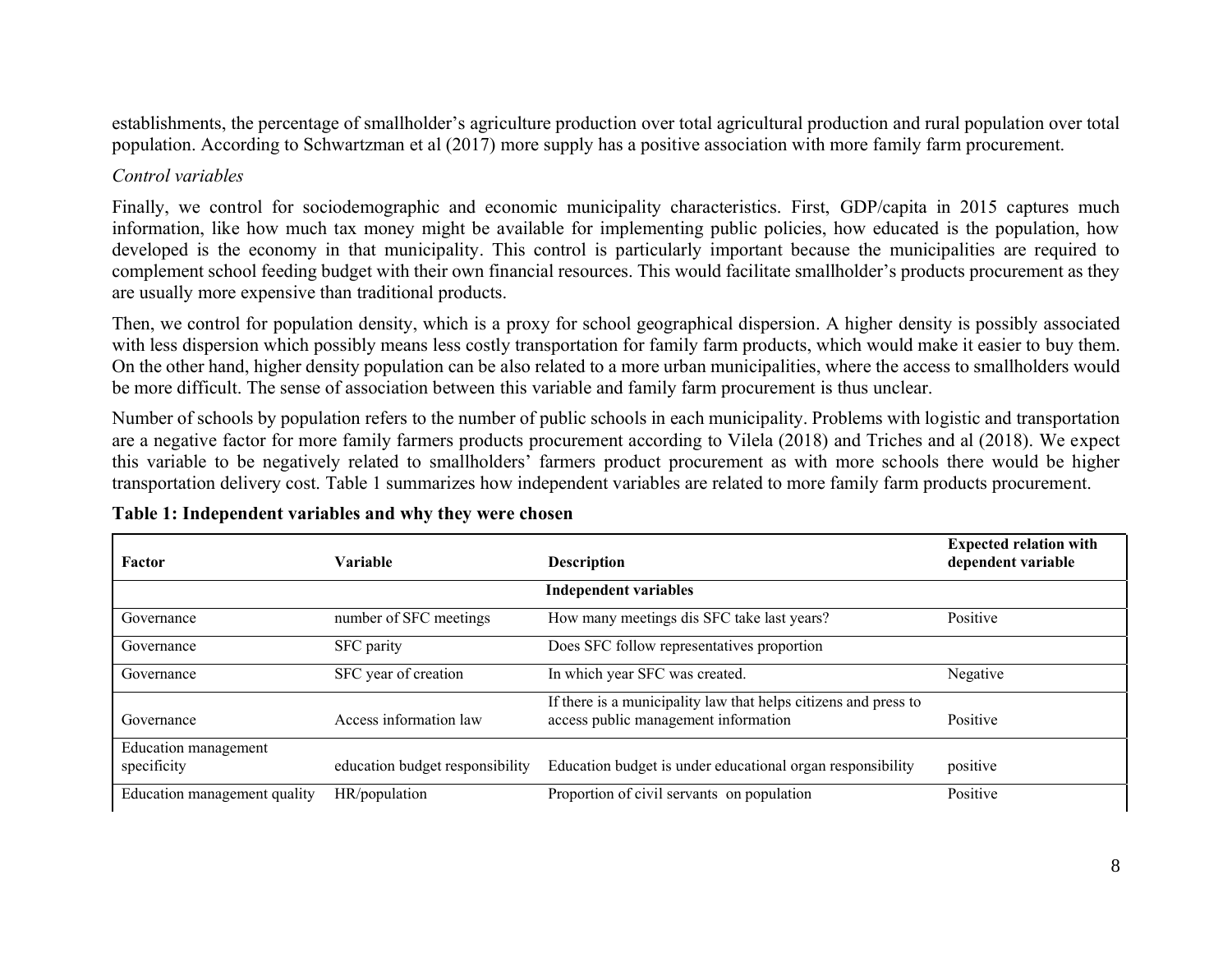| Education management quality              | public server contract                                       | Proportion of civil servants with no contract on total civil<br>servants                | Positive |  |  |  |  |
|-------------------------------------------|--------------------------------------------------------------|-----------------------------------------------------------------------------------------|----------|--|--|--|--|
| Education management<br>descentralization | outsourcing food processing<br>activities in 2014            | Outsourcing food processing activities in 2014                                          | Negative |  |  |  |  |
| smallholder's supply                      | % family rural establishments /<br>total establishments 2006 | Proportion of family farms quantity on total farms                                      | Positive |  |  |  |  |
| smallholder's supply                      | % family farming production                                  | Proportion of family farms of rice, black beans and manioc<br>production on total farms | Positive |  |  |  |  |
| smallholder's supply                      | $%$ rural pop 2010                                           | Proportion of rural population on total population                                      | Positive |  |  |  |  |
| <b>Control variables</b>                  |                                                              |                                                                                         |          |  |  |  |  |
| Control variables                         | GDP/capita 2015                                              | GDP/Capita                                                                              | Positive |  |  |  |  |
| Control variables                         | GDP/capita 2015 squared                                      |                                                                                         |          |  |  |  |  |
| Control variables                         | Population density                                           | municipality area/capita in km                                                          | Positive |  |  |  |  |
| Control variables                         | Improvement of school feeding                                | The municipality adopts targeted actions regarding<br>improvement of school feeding     | Positive |  |  |  |  |
| Control variables                         | <b>Education</b> budget law<br>existence                     | If there is the allocation values for education provided by<br>law                      | Positive |  |  |  |  |
| Control variables                         | Number of schools                                            | How many are in each municipality                                                       | Negative |  |  |  |  |

Source: authors

# **5. Results and discussions**

## **5.1. Descriptive analysis**

Figure 1 below depicts how smallholder's products procurement is distributed through municipalities. The first striking result is the fact that more than 600 municipalities (around 10% of the number of municipalities) bough almost no food from family farmers. This is surprising because from the time of collection of our data, the law on school food procurement was already 5 years old. Most municipalities buy between 20% and 40% of food products coming from family farmers. Nevertheless, some municipalities were procuring almost 100% of their school feeding products from smallholders. 3,110 municipalities procure less than 30% from family farmers, which means they do not accomplish the law minimum goal and other 2,460 accomplish the law.

## **Figure 1: Repartition of the share of family farms products in municipal food procurement**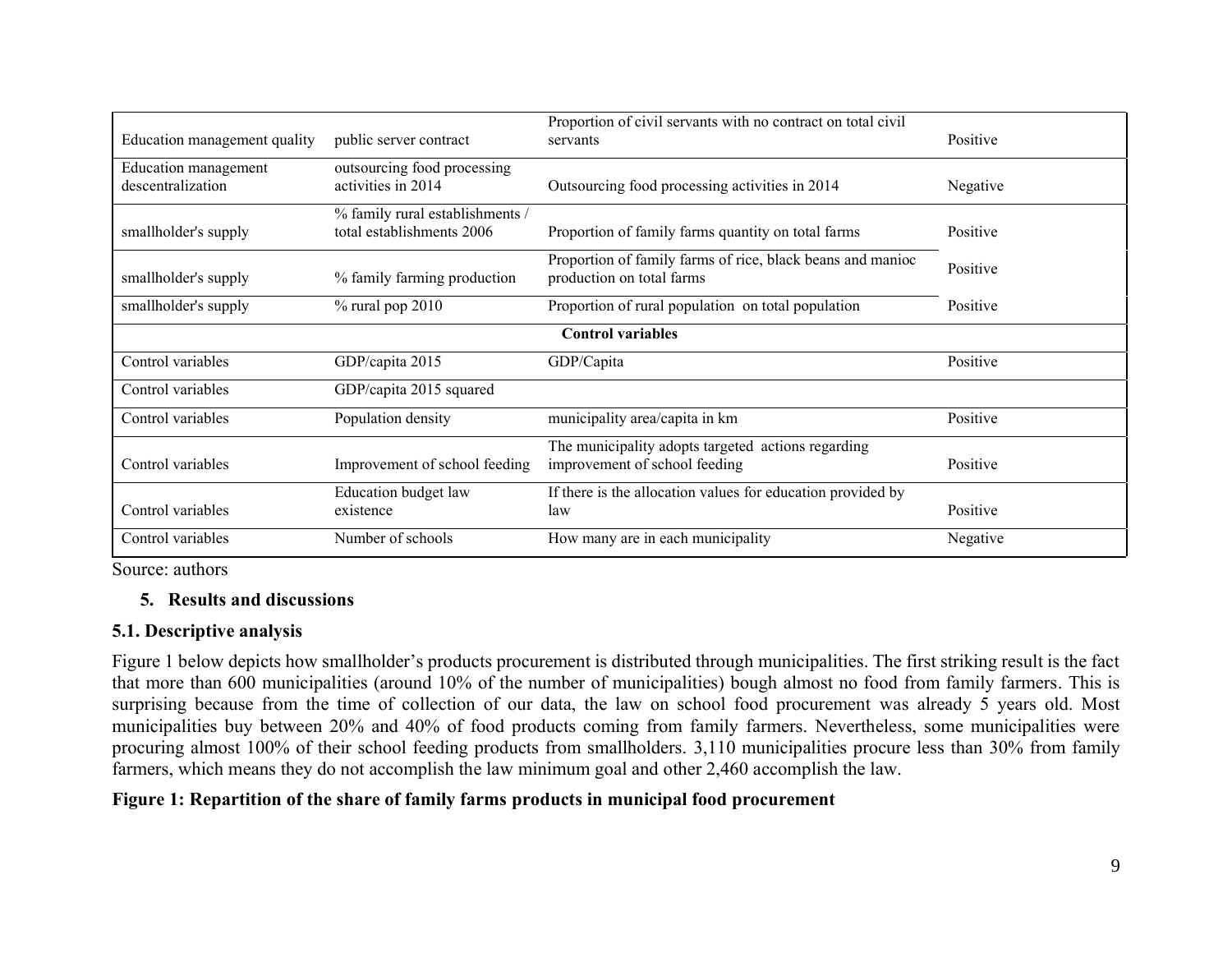

#### Source: research data

The following table represents the mean percentage of family farm procurement by region. Brazil is a very diverse and large country. Institutions, culture and nature differ much across the country; however, they can be more similar within socio economic regions and heterogenous from one another. For this reason, it is interesting to compare the regions.

| <b>Region name</b>                                                                    | <b>North</b> | <b>Northeast</b> | <b>Southeast</b> | South     | <b>Midwest</b> |
|---------------------------------------------------------------------------------------|--------------|------------------|------------------|-----------|----------------|
| Number of states                                                                      |              | Q                |                  |           | 4              |
| Number of municipalities                                                              | 450          | 1794             | 1668             | 1191      | 467            |
| % of family farm procured for public schools (average<br>from year $2015$ to $2017$ ) | 19.61%       | 22.08%           | 26.88%           | 42.37%    | 18.84%         |
| Family farm establishments mean                                                       | 0.8236279    | 0.8623924        | 0.6991865        | 0.8276682 | 0.6407217      |
| Family farm production mean (in value terms)                                          | 0.7331928    | 0.8115728        | 0.4776979        | 0.5787455 | 0.306938       |

## **Table 2: Characteristics by Region**

Source: authors

North is the largest region in geographic area, and it has the lowest number of municipalities, which means that municipalities are bigger there and smallholders may have to deal with longer distances to deliver their product and higher costs. Due to Amazon Forest location, part of its land is protected by law and cannot be used for agriculture production. Northeast region has the second largest percentage of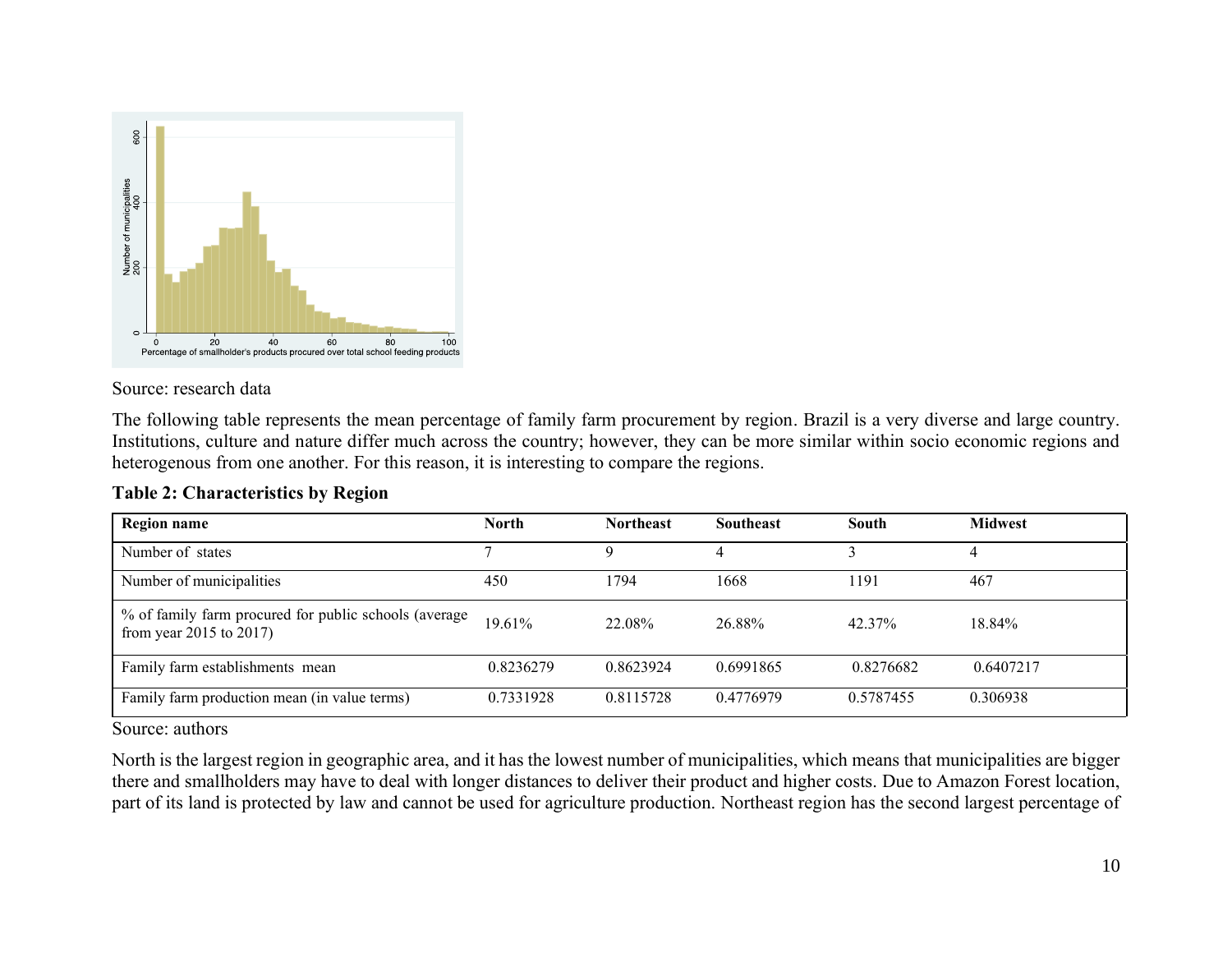family farms establishments over total agriculture establishments and the largest percentage of family farm's production over total production. Despite the supply availability, the proportion of family farms 'products in school food procurement remains relatively low.

Southeast region contributes to the largest share of Brazil's GDP, the most developed economic activities and the largest Brazilian metropoles (Sao Paulo and Rio de Janeiro). In 2016, it had the worst family farm products procurement percentage mean, around 18% (IPEA, 2019) despite the highest percentage of family farms establishments. South region is the region with the lowest social inequalities in Brazil. It is the only region whose family farm products procurement percentage mean in 2016 was greater than 30% (IPEA, 2019). Midwest is known by its large conventional agriculture livestock farms and has the lowest percentage of family farms establishments. That may be correlated to the fact that it has the lowest family farm product procurement percentage.

In table 3 we describe some descriptive statistics for the whole sample of municipalities. The first striking result is the fact that the mean of the family farm products procured is still below the legal target. The number of SFC meetings in around six, which means they meet every two months. More than 90% of SFC follow the stakeholder composition required by law. The mean year of SFC creation is 2001, three years after its creation was required by law but eight years before the 30% rule. Less than 20% of the municipalities presents an access information law, which is not required by a federal rule and may indicate that it is hard for citizens to get informed about how public policies are implemented.

Regarding education management, we see that for almost half of the sample, education budget responsibility is under education organ and not under the mayor's office or other organ responsibility. This may indicate that municipalities with education organ have a more specific management towards education. There is around 0.02 education civil servant per habitant and from these, around 9% are *estatutário*. Around 5% of the municipalities outsource at least some activity in school feeding. And less than 20% of the municipalities in São Paulo state uses the centralized management option which is also a negative factor for more family farm procurement according to Machado et al (2018). More than 90% of the respondents of IBGE's Munic survey informed there were school feeding improvement in the previous year, but they were not required to provide evidence on this. For more than 80% of the sample, there was a law regulating education budget, which possibly makes education management more specific in line with the education budget responsibility under education organ variable.

Regarding food items supply, the mean for percentage family rural establishments over total establishments 2006 and the percentage of family farming production over total agriculture production indicates that supply itself may not be an issue for PNAE implementation, however, some details around it, like price and access may be in the way for municipalities to procure more from family farmers. Rural population was around 36% that is expected considering Brazilian population heavily migrated to the cities in the middle of the last century.

Most control variable exhibit an important standard deviation showing large differences between municipalities. Some municipalities have GDP/capita values close to high income countries and for other, closer to low income countries. Population density is also very heterogenous. There are municipalities very sparsely populated with nature mostly preserved and other with high people concentration,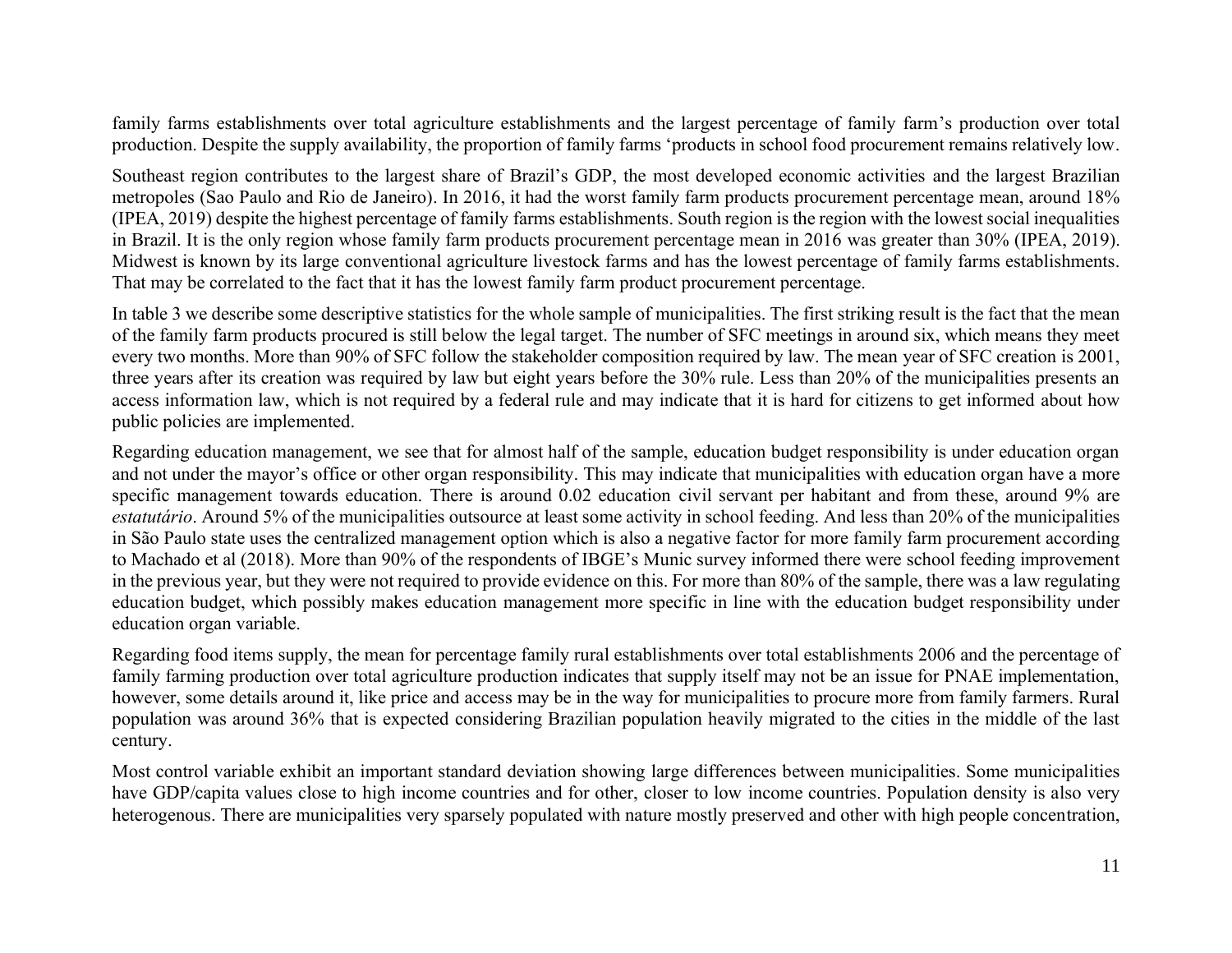like São Paulo. For number of schools , there is a standard deviation is around three time of the value of the mean. There are around 27 schools in each

| Variable                                                          | Type                                | Obs        | Mean      | Std. Dev. |
|-------------------------------------------------------------------|-------------------------------------|------------|-----------|-----------|
|                                                                   | Denendent variable                  |            |           |           |
| Family farm percentage                                            | Percentage                          | 5,565      | 0.27      | 0.18      |
|                                                                   | Independent variable                |            |           |           |
|                                                                   | Governance                          |            |           |           |
| Number of SFC meetings                                            | Count                               | 5,397      | 6.69      | 4.84      |
| <b>SFC</b> parity                                                 | Dummy (1 if yes)                    | 5,432      | 0.91      | 0.29      |
| In which year SFC was created                                     | Dummy (1 if yes)                    | 5,359      | 2.001.00  | 5.6       |
| Access information law                                            | Dummy (1 if yes)                    | 5,568      | 0.19      | 0.39      |
|                                                                   | Education management specificity    |            |           |           |
|                                                                   |                                     |            |           |           |
| Education budget responsibility under education organ             | Dummy (1 if yes)                    | 5,507      | 0.49      | 0.5       |
| HR/population                                                     | Percentage                          | 5,505      | 0.02      | 0.01      |
| Civil servant contract                                            | Percentage                          | 5,532      | 0.09      | 0.24      |
| Outsourcing school catering food processing activities<br>in 2014 | Dummy (1 if yes)                    | 5,462 0.05 |           | 0.23      |
| Education management centralization                               | Dummy (1 if yes)                    | 645        | 0.186047  | 0.389446  |
| Improvement of school feeding                                     | Continuous and positive values only | 5,547      | 0.94      | 0.23      |
| Education budget law existence                                    | Continuous and positive values only | 5.565      | 0.84      | 0.37      |
|                                                                   | Smallholder's supply                |            |           |           |
| % family rural establishments / total establishments<br>2006      | Percentage                          | 5,548      | 0.78      | 0.16      |
| % family farming production                                       | Percentage                          | 5,421      | 0.63      | 0.32      |
| % rural pop 2010                                                  | Percentage                          | 5,565      | 0.36      | 0.22      |
|                                                                   | Control variables                   |            |           |           |
| GDP/capita 2015                                                   | Continuous and positive values only | 5.565      | 20,726.76 | 21,606.46 |
| GDP/capita 2015 squared                                           | Continuous and positive values only | 5,565      | 133.9413  | 52.79179  |
| Population density                                                | Continuous and positive values only | 5,565      | 108.3     | 572.36    |
| Number of schools                                                 | Continuous and positive values only | 5,570      | 27.65224  | 73.90843  |
|                                                                   |                                     |            |           |           |

Source: research data

a. Multivariate regressions

In this section, we present results from our empirical strategy. All estimations include use the average of the family farm procurement as the dependent variable with fixed effects. In model 1, we regress governance independent variables. In model 2 we regressed education management independent variables. In model 3 we regressed family farm supply independent variables. In model 4 we regressed governance, education management and family farm supply that were significant at least at 5% level in models 1, 2 and 3.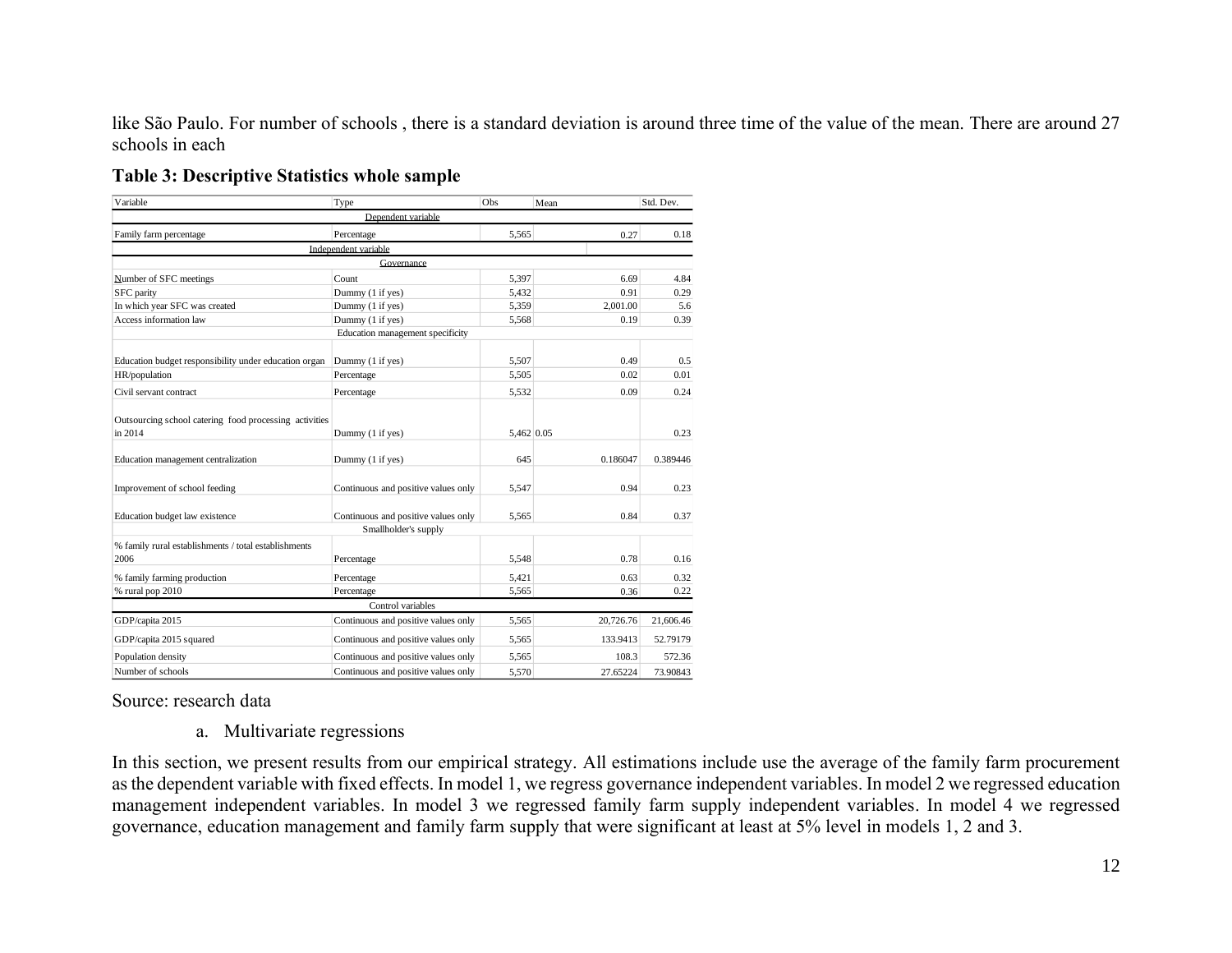In table 5 we show all regressions using state fixed effects and in table 6, mesoregion fixed effects. In model 1, variable number of SFC meetings was significant as we expected. We suspected more meetings could be related to less family farm procurement as too many meetings could be related to a more bureaucratic environment harming family farmers, or there would be an optimal number of SFC meetings, we tested and did not find evidence on this. SFC parity and year of creation, proxies for non-discrimination and equality and program institutionalization were not significant. Possibly, these characteristics are important, but they are not captured by quantitative variables. Access information law is also not significant. Possibly being able to access information is not encouragement enough for citizens to do it. Therefore, only one out of the four governance variables were significant.

In model 2, education budget responsibility under education organ is significant and has a positive coefficient, as expected. HR/population is also significant, but has opposite sign to the one we expected, as less civil servants for education by population would lead to more family farm procurement. One could suspect of collinearity problems with other variables, but this was not the case as we tested. It was negative possibly because having more human resources working in public education management may create a more complex environment that can create difficulties for a public policy to be implemented.

Public server tenure contract was significant with a positive sign in the regression with state fixed effects, confirming our second prognosis about this variable: more tenure civil servants are related to more family farm procurement possibly because they are less dependent on mayor's will and more focused on doing what is required by law. Outsourcing food processing activities is significant and negative as Machado et al (2018) predicted. School improvement was significant only at 10% with a positive sign as predicted. Education budget law existence was significant with a positive sign as predicted. Five out of six education management variables were significant at 5% confidence level.

In model 3, all family farm supply variables were significant with a positive sign at 1% confidence level in regressions with state fixed effects, in accordance with Botkins and Roe (2018), Elias et al (2019) and Machado et al (2018). This emphasizes how important access to family farm supply is for executing this program, even though it seems not to be enough. For control variables, GDP/capita has a positive sign and GDP/capita squared has a negative sign indicating there might be an optimal GDP/capita level for family farmers products procurement to reach its maximum. Population density is significant and has a negative sign, but it does not correlate with other independent variables specially the ones on family farm supply group as we expected. It aligns with Machado et al (2018) for whom small scale municipalities would benefit from this characteristic to procure more smallholder's products as public management is less complex so public policies are more easily implemented. Number of schools/populations is significant and negative in all models except the one with education management variables.

The highest  $R^2$  (33.8%) is found in model 4, that combines all three kinds of factors and uses mesoregion fixed effects.

**Table 4: Regressions using family farm percentage as dependent variable**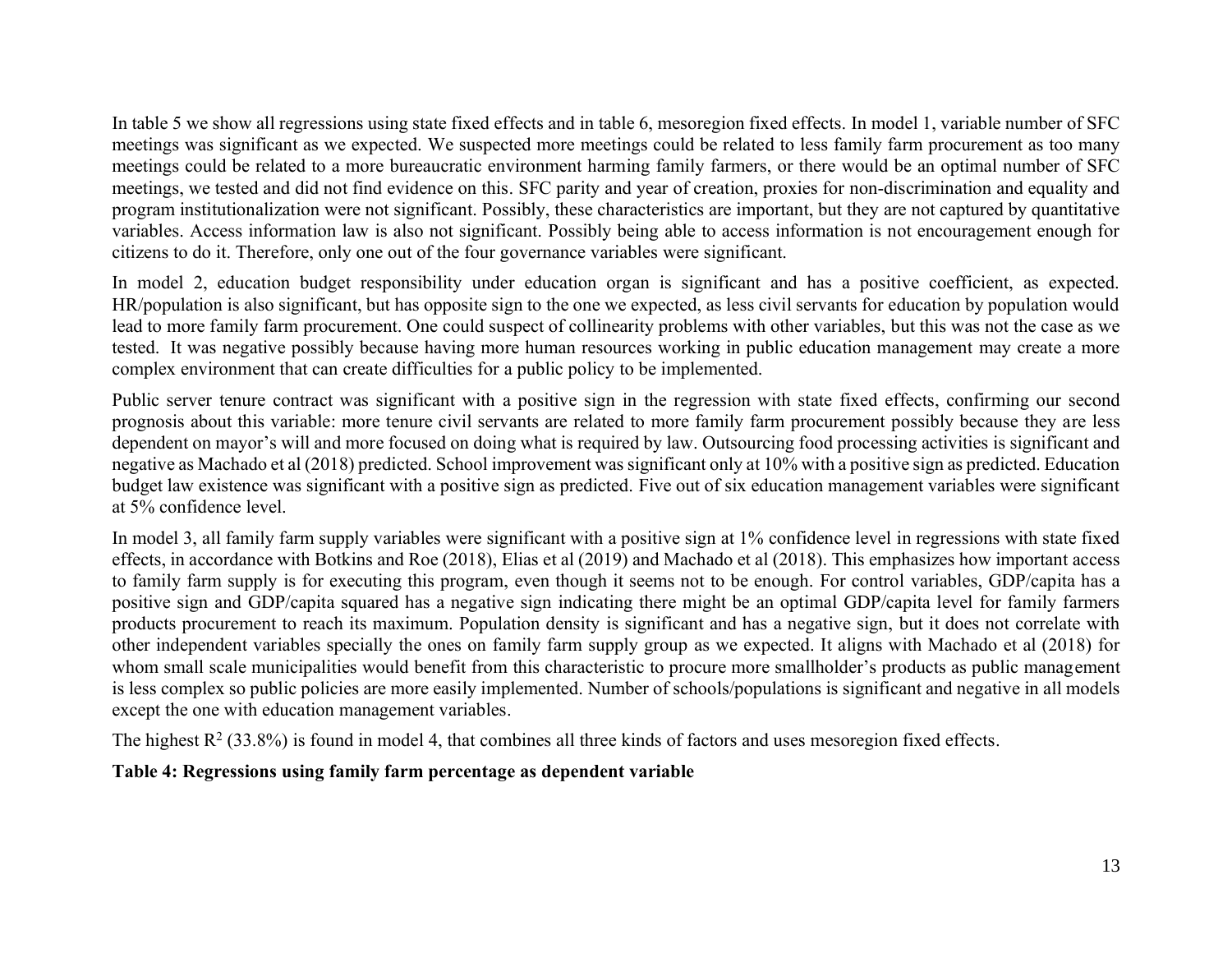|                                            | State fixed effects |                                                                                                        |                              |                                                     |                                        |                           | Meso fixed effects |               |
|--------------------------------------------|---------------------|--------------------------------------------------------------------------------------------------------|------------------------------|-----------------------------------------------------|----------------------------------------|---------------------------|--------------------|---------------|
| Mean family farm procurement<br>percentage | Model 1             | Model 2                                                                                                | Model 3                      | Model 4                                             | Model 1                                | Model 2                   | Model 3            | Model 4       |
|                                            |                     |                                                                                                        | Governance                   |                                                     |                                        |                           |                    |               |
| Number of SFC meetings                     | $0.0928**$          |                                                                                                        |                              | 0.0858*                                             | $0.106**$                              |                           |                    | $0.0918**$    |
|                                            | (0.0464)            |                                                                                                        |                              | (0.0468)                                            | (0.0459)                               |                           |                    | (0.0462)      |
| SFC parity                                 | 0.523               |                                                                                                        |                              |                                                     | 0.386                                  |                           |                    |               |
|                                            | (0.752)             |                                                                                                        |                              |                                                     | (0.740)                                |                           |                    |               |
| SFC year of creation                       | 0.00976             |                                                                                                        |                              |                                                     | 0.0108                                 |                           |                    |               |
|                                            | (0.0388)            |                                                                                                        |                              |                                                     | (0.0381)                               |                           |                    |               |
| Access information law                     | 0.666               |                                                                                                        |                              |                                                     | 0.461                                  |                           |                    |               |
|                                            | (0.590)             |                                                                                                        |                              |                                                     | (0.584)                                |                           |                    |               |
|                                            |                     |                                                                                                        | <b>Education</b> management  |                                                     |                                        |                           |                    |               |
| Education budget responsibility under      |                     | $2.017***$                                                                                             |                              | $1.953***$                                          |                                        | $1.818***$                |                    | $1.762***$    |
| education organ                            |                     | (0.467)                                                                                                |                              | (0.472)                                             |                                        | (0.462)                   |                    | (0.467)       |
| HR/population                              |                     | $-114.7***$                                                                                            |                              | $-100.7***$                                         |                                        | $-84.91***$               |                    | $-84.67***$   |
|                                            |                     | (28.77)                                                                                                |                              | (29.19)                                             |                                        | (28.66)                   |                    | (28.76)       |
| Public server tenure contract              |                     | $2.092**$                                                                                              |                              | 1.978 **                                            |                                        | 1.286                     |                    |               |
|                                            |                     | (0.852)                                                                                                |                              | (0.861)                                             |                                        | (0.860)                   |                    |               |
| Outsourcing food processing activities     |                     | $-2.037**$                                                                                             |                              | $-1.822*$                                           |                                        | $-2.111**$                |                    | $-1.824*$     |
| in 2014                                    |                     | (0.968)                                                                                                |                              | (0.990)                                             |                                        | (0.959)                   |                    | (0.970)       |
| Improvement of school feeding              |                     | $1.681*$                                                                                               |                              |                                                     |                                        | 1.057                     |                    |               |
|                                            |                     | (0.953)                                                                                                |                              |                                                     |                                        | (0.941)                   |                    |               |
| Education budget law existence             |                     | $1.201**$                                                                                              |                              | 1.150*                                              |                                        | $1.356**$                 |                    | $1.324**$     |
|                                            |                     | (0.591)                                                                                                |                              | (0.600)                                             |                                        | (0.584)                   |                    | (0.590)       |
|                                            |                     |                                                                                                        | Family farm supply variables |                                                     |                                        |                           |                    |               |
| % family rural establishments / total      |                     |                                                                                                        | $11.42***$                   | $10.12***$                                          |                                        |                           | $6.382***$         | $6.707***$    |
| establishments 2006                        |                     |                                                                                                        | (2.138)                      | (2.237)                                             |                                        |                           | (2.259)            | (2.037)       |
| % family farming production                |                     |                                                                                                        | $2.231**$                    | $2.567***$                                          |                                        |                           | 0.919              |               |
|                                            |                     |                                                                                                        | (0.952)                      | (0.986)                                             |                                        |                           | (0.987)            |               |
| % rural pop 2010                           |                     |                                                                                                        | 4.446***                     | 5.883***                                            |                                        |                           | $2.792**$          | 4.510***      |
|                                            |                     |                                                                                                        | (1.356)                      | (1.422)                                             |                                        |                           | (1.382)            | (1.444)       |
|                                            |                     |                                                                                                        | Control variables            |                                                     |                                        |                           |                    |               |
| GDP/capita 2015                            |                     | -9.01e-05*** -7.76e-05** -0.000155*** -0.000134*** -0.000124*** -0.000107*** -0.000152*** -0.000129*** |                              |                                                     |                                        |                           |                    |               |
|                                            | $(3.18e-05)$        | $(3.24e-05)$ $(3.23e-05)$                                                                              |                              |                                                     | $(3.35e-05)$ $(3.23e-05)$ $(3.30e-05)$ |                           | $(3.29e-05)$       | $(3.37e-05)$  |
| GDP/capita 2015 squared                    | $0.0527***$         | $0.0505***$                                                                                            | $0.0946***$                  | $0.0905***$                                         | $0.0732***$                            | $0.0671***$               | $0.0907***$        | $0.0858***$   |
|                                            | (0.0150)            | (0.0151)                                                                                               | (0.0154)                     | (0.0159)                                            | (0.0156)                               | (0.0158)                  | (0.0160)           | (0.0163)      |
| Population density                         | $-0.0015$           | $-0.00162***$                                                                                          | $-0.00158***$                |                                                     | $-0.00199***-0.00137***$               | $-0.00142***$             | $-0.00158***$      | $-0.00203***$ |
|                                            | (0.000382)          |                                                                                                        |                              | $(0.000381)$ $(0.000551)$ $(0.000562)$ $(0.000424)$ |                                        | $(0.000424)$ $(0.000589)$ |                    | (0.000567)    |
| Number of schools/population               | $-933.1***$         | $-242.2$                                                                                               | $-1,617***$                  | $-1,247***$                                         | $-941.2***$                            | $-391.2$                  | $-1,370***$        | $-1,004**$    |
|                                            | (336.9)             | (360.3)                                                                                                | (351.5)                      | (403.8)                                             | (338.8)                                | (364.0)                   | (354.7)            | (406.9)       |
| State FE                                   | yes                 | yes                                                                                                    | yes                          | yes                                                 | no                                     | no                        | no                 | no            |
| Mesoregion fixed effects                   | no                  | no                                                                                                     | no                           | no                                                  | yes                                    | yes                       | yes                | yes           |
| Constant                                   | $-3.535$            | $14.50***$                                                                                             | 0.606                        | 1.466                                               | 2.585                                  | 21.59***                  | 15.66***           | $14.85***$    |
|                                            |                     |                                                                                                        |                              |                                                     |                                        |                           |                    |               |
|                                            | (77.84)             | (4.130)                                                                                                | (4.243)                      | (4.659)                                             | (76.50)                                | (4.141)                   | (4.377)            | (4.493)       |
| Obs                                        | 5,325               | 5,291                                                                                                  | 5,502                        | 5,100                                               | 5,325                                  | 5,291                     | 5,502              | 5,163         |
| R squared                                  | 0.279               | 0.278                                                                                                  | 0.285                        | 0.293                                               | 0.332                                  | 0.331                     | 0.328              | 0.338         |

Source: research data

# **6. Concluding Remarks**

Our analysis illuminates that many governance, education management and supply factors are associated with smallholder's products procurement in Brazilian school feeding program.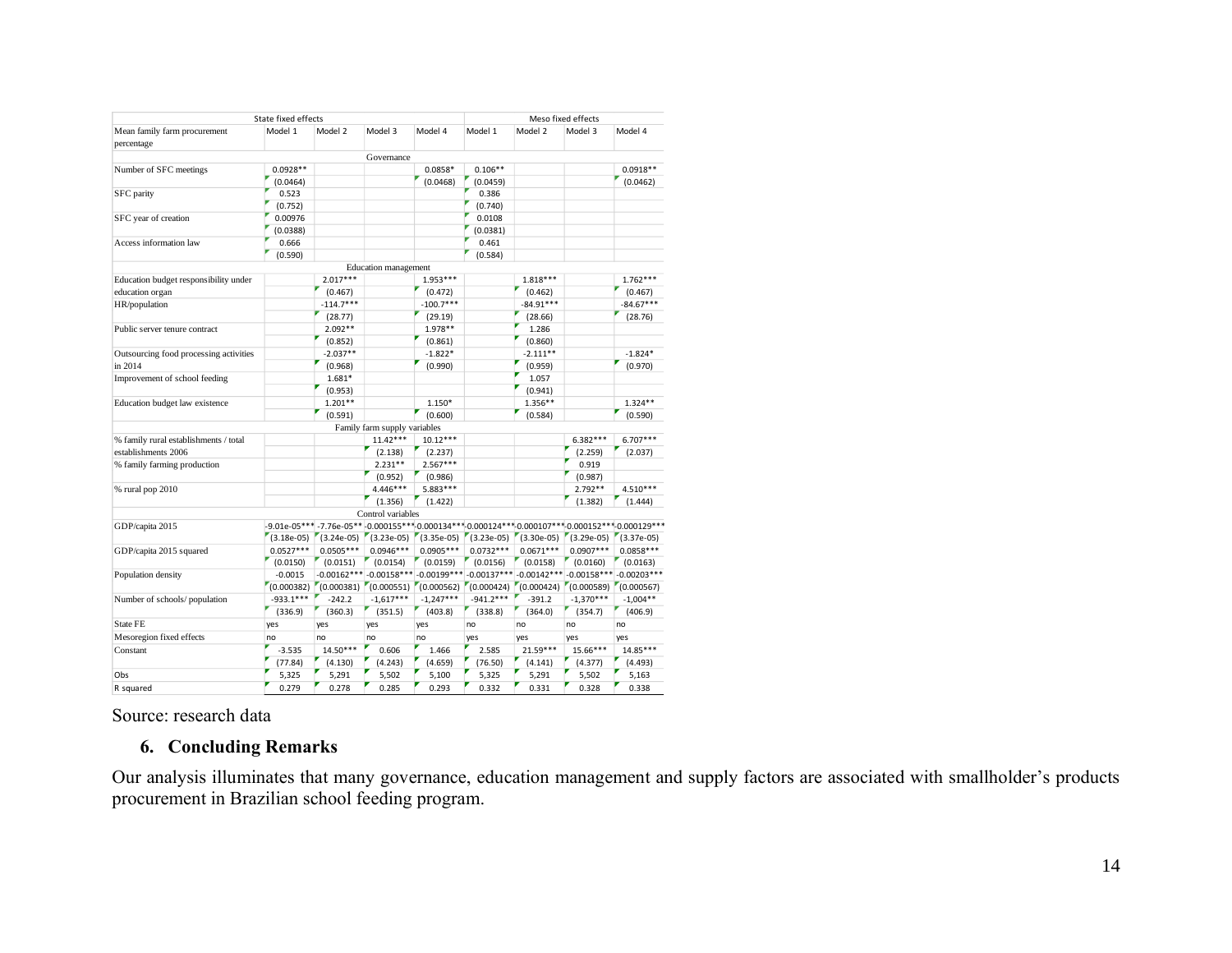As School Feeding Program is socially and culturally influenced by the geographic region it is implemented on, it is a challenge to quantify the factors that relates to its diverse output. Many aspects are intrinsically qualitative like the nutritionist and mayors or public managers willingness to promote this public policy or how organized family farmers are in a municipality. For other aspects there is no country wide data available on it. This is possible the reason in our best model we explain less than 35% of the sample.

This research contribution relies mostly on the kind of data we use. We choose to use a not a qualitative deep and geographically limited information like most studies before this did, but to use a broad and not so specific data collect in each of all 5,570 municipalities in Brazil.

There seems to be more and less adequate structure to implement PNAE that should be incentivized country wide, such as more active governance resources. Interestingly, not all SFC (a democratic and formally powerful governance asset) characteristics was found to be highly significantly related to the outcome. Possibly its members are not aware of how to use its power. Regarding smallholder's supply, there should be more support for them so that municipalities can more easily access their production. There are already in Brazil policies and organizations with this focus that help with technical support and financial access.

The last practical recommendation for public policies managers is to take into account each municipality smallholder's supply and governance context so that they acknowledge the diversity we found in the country and specify stimulating goals for the ones who are already able to overcome the 30% federal rule target and special attention and feasible goals for the ones who are still below the initial target. For future research, we recommend the investigation if where there is more smallholder's products procurement, they experience higher revenue.

# **REFERENCES**

Botkins, E. R., & Roe, B. E. (2018). Understanding participation in farm to school programs: Results integrating school and supply-side factors. *Food Policy*, *74*(April 2016), 126–137.<https://doi.org/10.1016/j.foodpol.2017.12.006>

Conselho de Monitoramento e Avaliação de Políticas Públicas. Relatório de Avaliação Programa Nacional de Alimentação Escolar (PNAE), Brasília: CMAP, 2020.

Corrêa, R. D. S., Rockett, F. C., Rocha, P. B., Silva, V. L. D., & Oliveira, V. R. (2017). Atuação do nutricionista no Programa Nacional de Alimentação Escolar na região sul do Brasil. *Ciência & Saúde Coletiva*, 22, 563-574.

Elias, L. D. P., Belik, W., Cunha, M. P. D., & Guilhoto, J. J. M. (2019). Impactos socioeconômicos do Programa Nacional de Alimentação Escolar na agricultura familiar de Santa Catarina. *Revista de Economia e Sociologia Rural*, 57(2), 215-233.

FNDE. (2016). Family Farmers Products Procurement. Retrieved from:<https://goo.gl/nn4ZsH>

Gelo, D., Muchapondwa, E., Shimeles, A., & Dikgang, J. (2020). Aid, collective action and benefits to smallholders: Evaluating the World Food Program's purchase for progress pilot. *Food Policy*, 97, 101911.